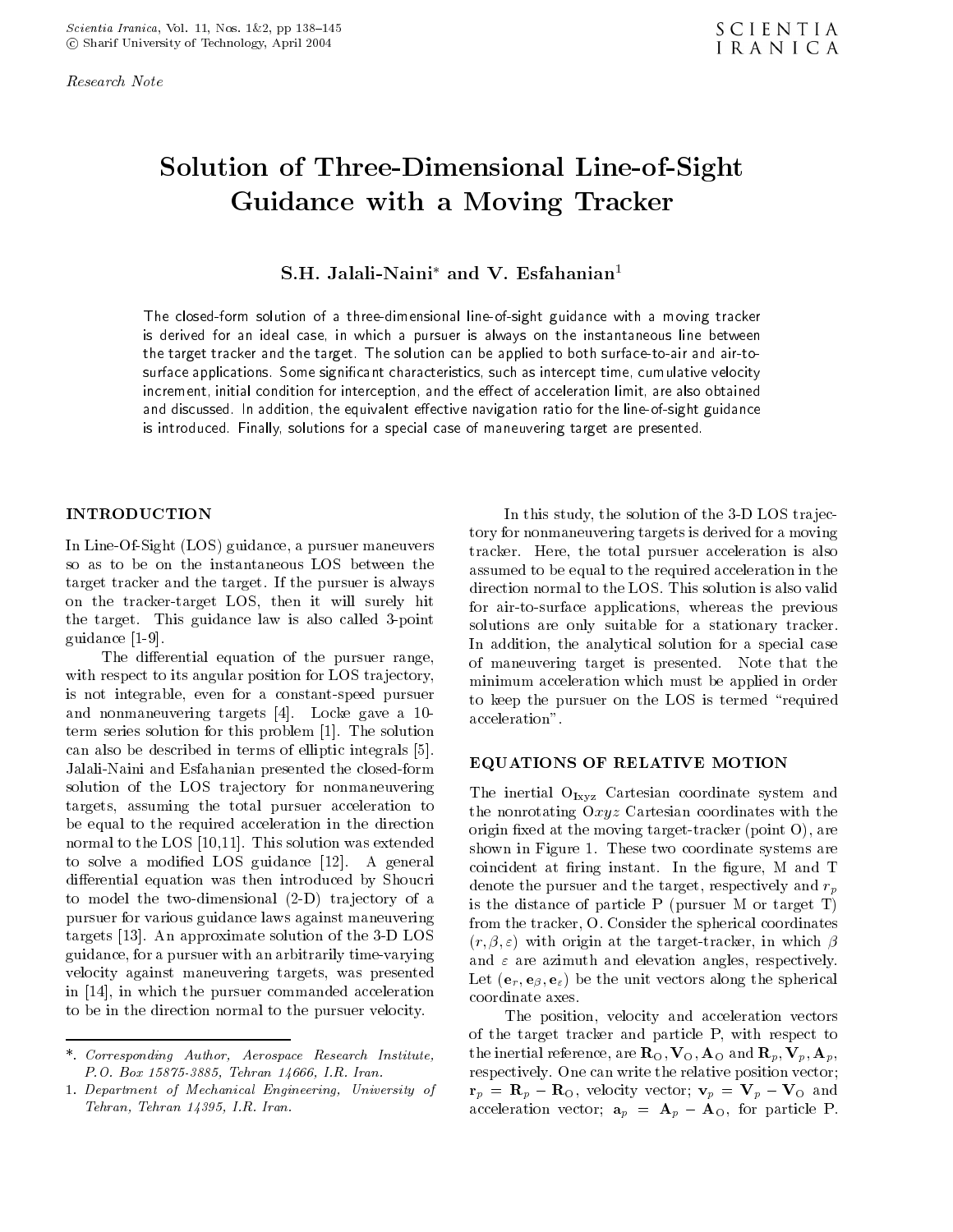

Figure - Pursuertarget engagement geometry-

Therefore, one has:

$$
\mathbf{r}_p = r_p \mathbf{e}_r,\tag{1a}
$$

$$
\mathbf{v}_p = \dot{r}_p \mathbf{e}_r + r_p \dot{\beta}_p \cos \varepsilon_p \mathbf{e}_\beta + r_p \dot{\varepsilon}_p \mathbf{e}_\varepsilon. \tag{1b}
$$

The three relative acceleration components of particle  $P^-(a_p, a_p^-, a_p^+)$  are as follows:

$$
a_p^r = \ddot{r}_p - r_p \dot{\varepsilon}_p^2 - r_p \dot{\beta}_p^2 \cos^2 \varepsilon_p, \tag{2a}
$$

$$
a_p^{\beta} = r_p \ddot{\beta}_p \cos \varepsilon_p + 2 \dot{r}_p \dot{\beta}_p \cos \varepsilon_p - 2 r_p \dot{\beta}_p \dot{\varepsilon}_p \sin \varepsilon_p, \quad (2b)
$$

$$
a_p^{\varepsilon} = r_p \ddot{\varepsilon}_p + 2 \dot{r}_p \dot{\varepsilon}_p + r_p \dot{\beta}_p^2 \sin \varepsilon_p \cos \varepsilon_p. \tag{2c}
$$

The preceding relations can be expressed in the form of

$$
\mathbf{v}_p = \dot{r}_p \mathbf{e}_r + \mathbf{\Omega}_p \times \mathbf{r}_p,\tag{3a}
$$

$$
\mathbf{a}_p = \ddot{r}_p \mathbf{e}_r + 2\dot{r}_p (\mathbf{\Omega}_p \times \mathbf{e}_r) + \dot{\mathbf{\Omega}}_p \times \mathbf{r}_p + \mathbf{\Omega}_p \times (\mathbf{\Omega}_p \times \mathbf{r}_p), \text{ (3b)}
$$

where  $\mathbf{\Omega}_p$  is the angular velocity vector of  $\mathbf{r}_p$  and is given by

$$
\mathbf{\Omega}_p = (\mathbf{r}_p \times \mathbf{v}_p)/r_p^2, \tag{4a}
$$

$$
\Omega_p = \sqrt{\dot{\varepsilon}_p^2 + \dot{\beta}_p^2 \cos^2 \varepsilon_p},\tag{4b}
$$

It should be noted that Equations 3 are in terms of  $\Omega_p$ instead of the angular velocity vector of the moving spherical coordinates  $\boldsymbol{\omega}_p = \omega_p^r \mathbf{e}_r + \boldsymbol{\Omega}_p$ , in which  $\omega_p^r =$  $\rho_p$  sin  $\varepsilon_p$  | 12|. The reason is simple. Since.

$$
\dot{\boldsymbol{\omega}}_p \times \mathbf{e}_r = -\omega_p^r \boldsymbol{\Omega} + \dot{\boldsymbol{\Omega}}_p \times \mathbf{e}_r, \tag{5a}
$$

$$
\boldsymbol{\omega}_p \times (\boldsymbol{\omega}_p \times \mathbf{e}_r) = \omega_p^r \boldsymbol{\Omega} + \boldsymbol{\Omega}_p \times (\boldsymbol{\Omega}_p \times \mathbf{e}_r), \tag{5b}
$$

one has

$$
\dot{\boldsymbol{\omega}}_p \times \mathbf{e}_r + \boldsymbol{\omega}_p \times (\boldsymbol{\omega}_p \times \mathbf{e}_r) = \dot{\boldsymbol{\Omega}}_p \times \mathbf{e}_r + \boldsymbol{\Omega}_p \times (\boldsymbol{\Omega}_p \times \mathbf{e}_r).
$$
 (6)

The angular momentum of unit mass for the relative motion  $\left( -\nu \right)$  as  $\nu$  , we we we written as  $\left( -\nu \right)$ 

$$
\mathbf{H}_p = \mathbf{H}_p \mathbf{e}_h = r_p^2 (-\dot{\varepsilon}_p \mathbf{e}_\beta + \dot{\beta}_p \cos \varepsilon_p \mathbf{e}_\varepsilon),\tag{7}
$$

where eh is the unit vector of Hp or p-p or p-p-p-p-p-The other unit vector can be defined as  ${\bf e}_h^{\perp}={\bf e}_h\times{\bf e}_r$ ; therefore the control of the control of the control of the control of the control of the control of the control of the control of the control of the control of the control of the control of the control of the control of th

$$
\mathbf{e}_h^{\perp} = (r_p^2 / \mathbf{H}_p)(\dot{\beta}_p \cos \varepsilon_p \mathbf{e}_\beta + \dot{\varepsilon}_p \mathbf{e}_\varepsilon). \tag{8}
$$

By the preceding definitions, Equations 3 can be expressed in the following form

$$
\mathbf{v}_p = \dot{r}_p \mathbf{e}_r + r_p \Omega_p \mathbf{e}_h^{\perp},\tag{9a}
$$

$$
\mathbf{a}_p = (\ddot{r}_p - r_p \Omega_p^2) \mathbf{e}_r + 2 \dot{r}_p \Omega_p \mathbf{e}_h^{\perp} + \dot{\Omega}_p \times \mathbf{r}_p. \tag{9b}
$$

 $\overline{\phantom{a}}$  moving coordinates, which are called h coordinates [15]. The set of unit vectors  $(e_r, e_h^-, e_h)$  constitutes new The relative acceleration vector can be expanded in this coordinate system with the components of  $(a_p, a_p, a_p)$ :

$$
\mathbf{a}_p = a_p^r \mathbf{e}_r + a_p^{\perp} \mathbf{e}_h^{\perp} + a_p^h \mathbf{e}_h. \tag{10}
$$

berg as the state of the state of the state of the state of the state of the state of the state of the state o In terms of the  $h$  coordinates, Equations 2 can be

$$
\ddot{r}_p - r_p \Omega_p^2 = a_p^r,\tag{11a}
$$

$$
r_p \dot{\Omega}_p + 2\dot{r}_p \Omega_p = a_p^{\perp},\tag{11b}
$$

$$
\dot{\mathbf{e}}_h = -\frac{a_p^h}{r_p \Omega_p} \mathbf{e}_h^{\perp}.
$$
 (11c)

#### $\sim$  Equations for a Nonmaneuvering Target and  $\sim$ Tracker

 $\alpha$  and the target relative velocity,  $\epsilon_t$ , remain constant.  $\Phi$  and the LOS,  $\gamma = \cot \frac{\tau}{r_t \Omega_t}$ , decreases with Consider a case in which the target and its tracker do not maneuver. In other words, their velocity vectors Therefore, the angle between the target relative vetime where the subscript t denotes the target -see  $r_{1}$ gure 1). In addition,  $n_{1}$  is defined to be the nearest distance from the tracker to the line along the target relative velocity vector

> The unit angular momentum for the target rel ative motion remains constant for a nonmaneuvering target and tracker, that is:

$$
H_t = r_t v_t \sin \gamma = r_{t_0} v_t \sin \gamma_0, \qquad (12)
$$

where the subscript " $0$ " describes the initial value. Therefore

$$
r_t \sin \gamma = r_{t_0} \sin \gamma_0 = h^*.
$$
 (13)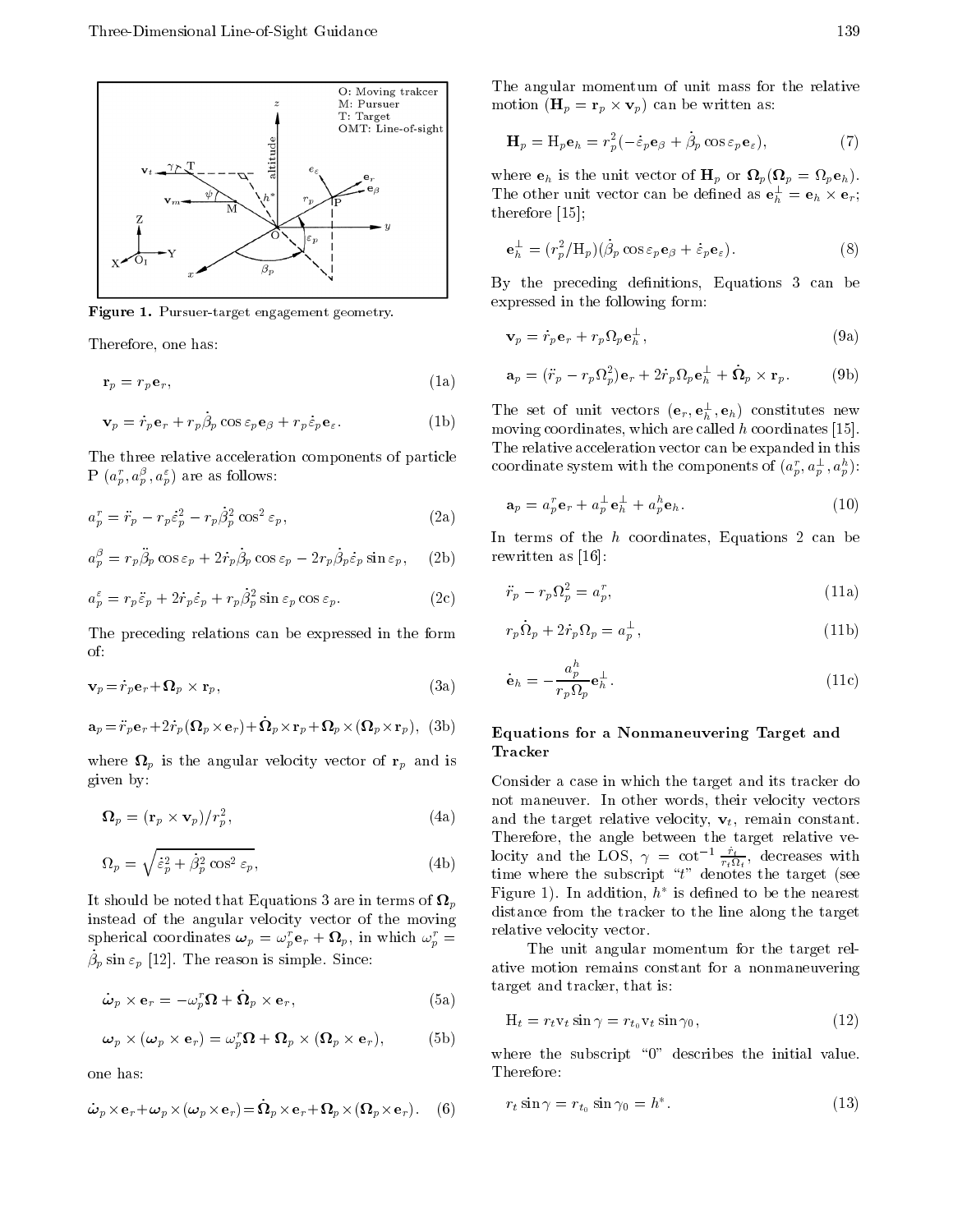It can be seen that  $h$  is equal to  $\mathbf{H}_t/\mathbf{V}_t$ . From Figure 1, one can write

 $\dot{r}_t = v_t \cos \gamma,$  $(14a)$ 

$$
r_t \Omega_t = \mathbf{v}_t \sin \gamma,\tag{14b}
$$

where  $\Omega_t$  is the tracker-target LOS rate. By differentiating Equation 13 with respect to time and using Equation 14a, one obtains:

$$
\dot{\gamma} = -\frac{v_t \sin^2 \gamma}{h^*} = -\frac{v_t \sin \gamma}{r_t},\tag{15}
$$

Comparing Equations 14b and 15, one can conclude the relation  $\Omega_t = -\dot{\gamma}$ . The other useful relations can then be found as

$$
\ddot{\gamma} = 2\dot{\gamma}^2 \cot \gamma,\tag{16}
$$

$$
\cot \gamma = \cot \gamma_0 + (\mathbf{v}_t / h^*) t. \tag{17}
$$

The relations for -rt -t t and their time derivatives are simply derived in the moving Cartesian coordinates  $x \rightarrow x$  instance on the instance one has instance on the instance one has in the instance one has in

$$
r_t^2 = r_{t_0}^2 + 2(r_{t_0} \dot{r}_{t_0})t + \mathbf{v}_t^2 t^2, \tag{18}
$$

$$
\tan \beta_t = y_t / x_t = (y_{t_0} + \dot{y}_{t_0}t) / (x_{t_0} + \dot{x}_{t_0}t), \tag{19}
$$

$$
\sin \varepsilon_t = z_t / r_t = \frac{z_{t_0} + \dot{z}_{t_0}t}{\sqrt{r_{t_0}^2 + 2r_{t_0}\dot{r}_{t_0}t + \mathbf{v}_t^2 t^2}}.
$$
 (20)

Using Equation 19 gives an expression for the current time as

$$
t = (x_{t_0} \tan \beta_t - y_{t_0}) / (\dot{y}_{t_0} - \dot{x}_{t_0} \tan \beta_t), \tag{21}
$$

and by substituting that into Equation  $18$  or  $20$ , one can eliminate the current time,  $t$ , from the equations. Therefore and the completence relationship and  $\alpha$  and  $\beta$  and  $\alpha$  and  $\beta$  and  $\alpha$ t and the similar procedure can be obtained to the canonical procedure can be a contracted by the canonical procedure can be a contracted by the canonical procedure can be a contracted by the canonical procedure can be a c be applied to obtain relations between the variables  $(t_t, \mu_t, \epsilon_t)$  and  $\mu_t$ .

Assume that the target relative velocity is in the negative y direction and  $x_{t_0}, z_{t_0} \neq 0$ . One can obtain simple relations for this case as

$$
r_t = (r_{t_0} \sin \varepsilon_{t_0}) / \sin \varepsilon_t,\tag{22}
$$

$$
\tan \varepsilon_t = (\tan \varepsilon_{t_0} / \cos \beta_{t_0}) \cos \beta_t, \tag{23}
$$

$$
\sin \gamma = (\sin \gamma_0 / \sin \varepsilon_{t_0}) \sin \varepsilon_t = \sqrt{1 - \cos^2 \varepsilon_t \sin^2 \beta_t},
$$

and for angular rates, one arrives at:

$$
\dot{\beta}_t / \dot{\beta}_{t_0} = \cos^2 \beta_t / \cos^2 \beta_{t_0},\tag{25}
$$

$$
\dot{\varepsilon}_t/\dot{\varepsilon}_{t_0} = (\sin^2 \varepsilon_t \sin \beta_t) / (\sin^2 \varepsilon_{t_0} \sin \beta_{t_0}). \tag{26}
$$

### EQUATIONS OF LOS GUIDANCE

 $\ddot{\phantom{a}}$ 

 $\tau$  the pursuer is always on the line between the target  $\mathbf{f}$  is - the basic guidance is - the point guidance is - the point guidance is - the point guidance is - the point guidance is - the point guidance is - the point guidance is - the point guidance is - the point guida the substantial method of the subscription of the subscription of the subscription of the subscription of the s denotes the pursuer. An ideal case is assumed, in which tracker and the target without any error. If the pursuer is initially fired at the target from the target tracker and maneuvers according to the following relations

$$
a_m^{\beta} = r_m \ddot{\beta}_t \cos \varepsilon_m + 2 \dot{r}_m \dot{\beta}_t \cos \varepsilon_m - 2 r_m \dot{\beta}_t \dot{\varepsilon}_m \sin \varepsilon_m,
$$
\n(27a)

$$
a_m^{\varepsilon} = r_m \ddot{\varepsilon}_t + 2\dot{r}_m \dot{\varepsilon}_t + r_m \dot{\beta}_t^2 \sin \varepsilon_m \cos \varepsilon_m, \qquad (27b)
$$

 $\beta$  By the definition  $\rho_m = r_m \cos \epsilon_m$ , Equation 27a can be then, it will always remain on the tracker-target LOS. The proof of Equations 27 can be observed as follows. rewritten as  $a_m = \rho_m \rho_t + 2\rho_m \rho_t$ ; therefore, one has:

$$
\rho_m \frac{d}{dt} (\dot{\beta}_m - \dot{\beta}_t) + 2\dot{\rho}_m (\dot{\beta}_m - \dot{\beta}_t) = 0.
$$
 (28)

 $\beta_t$  = constant. Thus, one has  $\beta_m = \beta_t$ . Using constant. Hence, one has  $\beta_m(t) = \beta_t(t)$  and  $\varepsilon_m(t) =$  $\sim$  - - and along  $\rho$  and convenience. It should be noted The preceding relation is a linear first-order differential equation which has a solution in the form of  $\rho_m(\rho_m=$ Equation 276, one can also obtain  $r_m^{\ast}(\varepsilon_m - \varepsilon_t)$  = the the subscript m or the subscript m or the subscription of the subscription of the subscription of the subscription of the subscription of the subscription of the subscription of the subscription of the subscription of that  $a_m^r = 0$  is assumed. The value of  $a_m^r$  does not cause any deviation from the LOS

 By dierentiating the preceding relation with The objective of LOS guidance may be stated by the vector product rate  $\mu$  respectively. The results respectively in the results of  $\mu$ respect to time, one has:

$$
\mathbf{r}_m \times \mathbf{v}_t = \mathbf{r}_t \times \mathbf{v}_m. \tag{29}
$$

The scalar form of Equation 29 can be written as:

$$
\sin \psi = \frac{\mathbf{v}_t r_m}{\mathbf{v}_m r_t} \sin \gamma,\tag{30}
$$

where  $\mathbf{r}$  is the angle between the pursuer relative relative relative relative relative relative relative velocity and the LOS. By differentiating Equation 29 with respect to time, one arrives at:

$$
\mathbf{a}_m \times \mathbf{e}_r = \frac{2\mathbf{v}_t \times \mathbf{v}_m}{r_t} + \frac{r_m}{r_t} (\mathbf{a}_t \times \mathbf{e}_r).
$$
 (31)

with the density of  $\mathcal{W}^{(0)}$  and  $\mathcal{W}^{(0)}$  are also can obtain obtained and  $\mathcal{W}^{(0)}$ 

$$
\mathbf{a}_{m_{\text{plos}}} = 2(\dot{r}_m - \frac{r_m}{r_t}\dot{r}_t)\Omega \mathbf{e}_h^{\perp} + \frac{r_m}{r_t}\mathbf{a}_{t_{\text{plos}}}.
$$
 (32)

The pursuer relative acceleration can then be found as

$$
\mathbf{a}_{m} = (\ddot{r}_{m} - r_{m}\Omega^{2})\mathbf{e}_{r} + 2(\dot{r}_{m} - \frac{r_{m}}{r_{t}}\dot{r}_{t})\Omega\mathbf{e}_{h}^{\perp} + \frac{r_{m}}{r_{t}}\mathbf{a}_{t_{\text{plos}}} \quad (33)
$$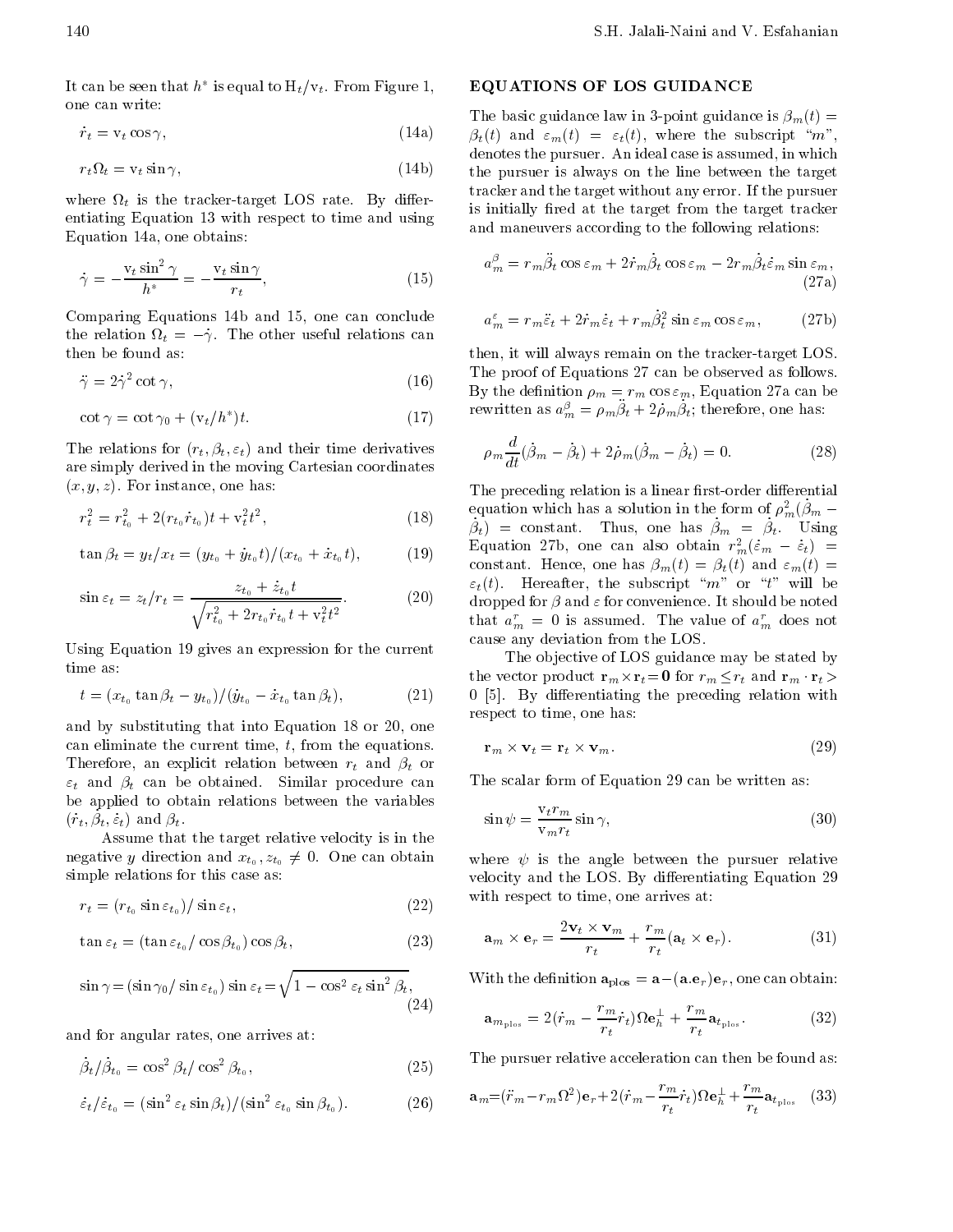or

$$
\mathbf{a}_m = (\ddot{r}_m - r_m \Omega^2) \mathbf{e}_r + (r_m \dot{\Omega} + 2 \dot{r}_m \Omega) \mathbf{e}_h^{\perp} + \frac{r_m}{r_t} a_t^h \mathbf{e}_h.
$$
\n(34)

The pursuer relative velocity vector can be expressed in the form of variable contracts of  $\alpha$  in which contracts  $\alpha$  in which contracts  $\alpha$  in which contracts  $\alpha$  $r_m \dot{r}_t/r_t$  and  $c_2 = r_m/r_t$ . This means that the vectors  $\mathbf{e}_r, \mathbf{v}_t$  and  $\mathbf{v}_m$  are coplanar.

## SOLUTION OF LOS GUIDANCE FOR A NONMANEUVERING TARGET AND TRACKER

Consider that the target and its tracker move with con stant velocity vectors. The total pursuer acceleration is also assumed to be equal to the required acceleration in the direction normal to the LOS, therefore,  $a_m^r = 0$ , which becomes

$$
\ddot{r}_m - r_m \dot{\gamma}^2 = 0. \tag{35}
$$

By using

$$
\dot{r}_m = \dot{\gamma} \frac{dr_m}{d\gamma},\tag{36}
$$

$$
\ddot{r}_m = \ddot{\gamma} \frac{dr_m}{d\gamma} + \dot{\gamma}^2 \frac{d^2 r_m}{d\gamma^2},\tag{37}
$$

and with the change of independent variable t to  $\gamma$ , one may rewrite the differential Equation 35 in the form of

$$
\ddot{\gamma}\frac{dr_m}{d\gamma} + \dot{\gamma}^2 \left(\frac{d^2r_m}{d\gamma^2} - r_m\right) = 0. \tag{38}
$$

Using Equation 16, the preceding differential equation simplifies to:

$$
\frac{d^2r_m}{d\gamma^2} + 2\cot\gamma\frac{dr_m}{d\gamma} - r_m = 0.
$$
 (39)

By changing the variable  $u = r_m \sin \gamma$ , one can rewrite Equation 39 as:

$$
\frac{1}{\sin \gamma} \frac{d^2 u}{d \gamma^2} = 0,\tag{40}
$$

which has a solution in the following form:

$$
r_m = \frac{A_1 \gamma + A_2}{\sin \gamma},\tag{41}
$$

where  $\mathbf{A}$  and  $\mathbf{A}$  are integrating constants and can be integrated and can be integrated and can be integrated as  $\mathbf{A}$ determined from the initial conditions. From Figure 1, one may write

 $\dot{r}_m = v_m \cos \psi,$  - $(42a)$ 

$$
r_m \Omega = \mathbf{v}_m \sin \psi,\tag{42b}
$$

 $\theta$  therefore, In LOS guidance, the pursuer is initially fired at  $\mathbf{r}$  the tracker of the trackers  $\mathbf{r}$  ,  $\mathbf{r}$  ,  $\mathbf{r}$  and  $\mathbf{r}$  $\mathcal{L}_1$  - and  $\mathcal{L}_2$  and  $\mathcal{L}_3$  . Then are  $\mathcal{L}_3$  and  $\mathcal{L}_4$  and  $\mathcal{L}_5$  and  $\mathcal{L}_7$  and  $\mathcal{L}_8$  and  $\mathcal{L}_7$  and  $\mathcal{L}_8$  and  $\mathcal{L}_7$  and  $\mathcal{L}_8$  and  $\mathcal{L}_7$  and  $\mathcal{L}_8$  and  $\mathcal{L}_7$  and  $\$ 

$$
r_m = \frac{nr_{t_0}(\gamma_0 - \gamma)}{\sin \gamma} \quad \text{for} \quad \gamma_0 \neq 0, \pi,\tag{43}
$$

where  $n$  is the ratio of initial relative velocity of the pursue to the target relationship of the target relationship of the target relationship of the target relationship of the target relationship of the target relationship of the target relationship of the target relationship differentiating Equation 43 with respect to time, one obtains:

$$
\dot{r}_m = (\mathbf{v}_{m_0}/\sin \gamma_0)[\sin \gamma + (\gamma_0 - \gamma)\cos \gamma], \tag{44}
$$

One can also obtain the pursuer acceleration as

$$
a_m = \frac{2v_{m_0}v_t}{h^* \sin \gamma_0} \sin^3 \gamma = \frac{2h^* v_{m_0}v_t r_{t_0}}{r_t^3}.
$$
 (45)

Dividing Equation 42a by Equation 42b yields rm contract there is a contract to the contract of the contract of the contract of the contract of the contract of the contract of the contract of the contract of the contract of the contract of the contract of the contrac

$$
\tan \psi = \frac{\gamma_0 - \gamma}{1 + (\gamma_0 - \gamma)\cot \gamma}.
$$
 (46)

By using the relation  $v_m = r_m + r_m$  and after some manipulation, one derives:

$$
v_m^2 = \frac{v_{m_0}^2}{\sin^2 \gamma_0} [(\gamma_0 - \gamma)^2 + \sin^2 \gamma + (\gamma_0 - \gamma) \sin 2\gamma]. \tag{47}
$$

One may also write

$$
V_m \sin \Psi = |\mathbf{V}_m \times \mathbf{e}_r|,\tag{48a}
$$

$$
V_m \cos \Psi = \mathbf{V}_m \cdot \mathbf{e}_r,\tag{48b}
$$

 $\sim$  angle between the pursuer velocity vector and the LOS. in which  $\Psi$ , the pursuer velocity-to-beam angle, is the Therefore

$$
\tan \Psi = \frac{\sqrt{V_O^{h^2} + (V_O^{\perp} + r_m \Omega)^2}}{\dot{r}_m + V_O^r},\tag{49}
$$

where  $v_0$ ,  $v_0$  and  $v_0$  are the components of the tracker velocity in  $h$  coordinates.

 $\ell$  collision instant, therefore, by equating  $r_m$  and  $r_t$  from The pursuer and target positions are equal at the Equations 13 and 43, one arrives at:

$$
\gamma_f = \gamma_0 - (1/n)\sin\gamma_0,\tag{50}
$$

where the subscript " $f$ " denotes the final value. Using Equation 17, intercepting time can then be found as:

$$
t_f = (h^* / v_t)(\cot \gamma_f - \cot \gamma_0). \tag{51}
$$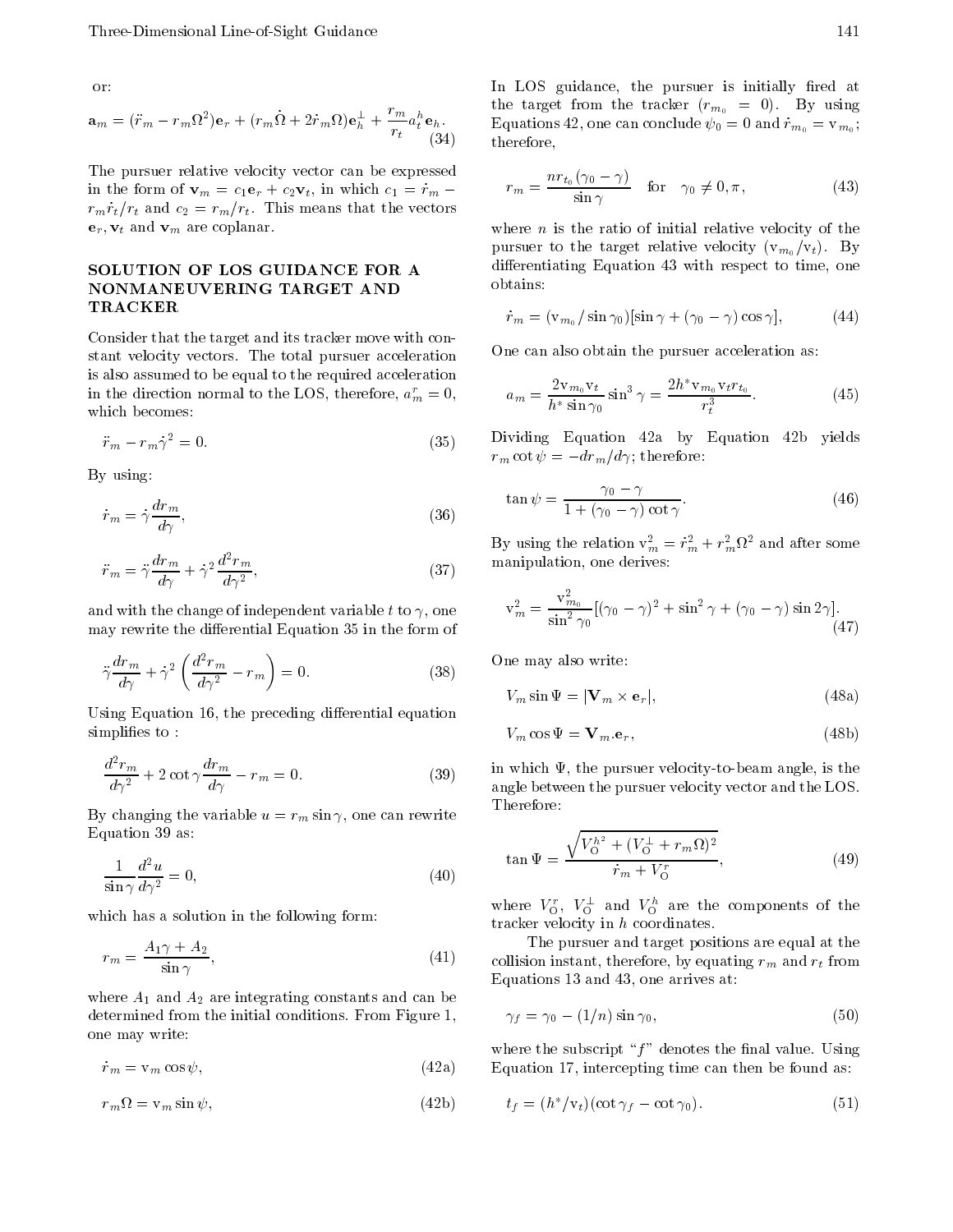Using Equations  $13$  and  $43$ , for interception of the target, one must have:

$$
n > \sin \gamma_0 / \gamma_0 \quad \text{for} \quad \gamma_0 \neq 0, \pi. \tag{52}
$$

The cumulative velocity increment is defined as:

$$
\Delta V = \int_0^{t_f} |\mathbf{A}_m| dt, \tag{53}
$$

in which  $\mathbf{A}_m$  is the pursuer acceleration. Therefore, by using Equation 45 and for a nonmaneuvering tracker  $\overline{\phantom{a}}$  and  $\overline{\phantom{a}}$  arrives at  $\overline{\phantom{a}}$  and  $\overline{\phantom{a}}$  arrives at  $\overline{\phantom{a}}$  and  $\overline{\phantom{a}}$  arrives at  $\overline{\phantom{a}}$  and  $\overline{\phantom{a}}$  arrives at  $\overline{\phantom{a}}$  and  $\overline{\phantom{a}}$  arrives at  $\overline{\phantom{a}}$  and  $\overline{\phantom{a}}$ 

$$
\Delta V = (2v_{m_0}/\sin \gamma_0)(\cos \gamma_f - \cos \gamma_0). \tag{54}
$$

The pursuer acceleration in the spherical coordinates can be expressed as

$$
\mathbf{a}_m = a_m \mathbf{e}_h^{\perp} = \frac{2v_{m_0} \sin \gamma}{\sin \gamma_0} (\dot{\beta} \cos \varepsilon \ \mathbf{e}_\beta + \dot{\varepsilon} \ \mathbf{e}_\varepsilon). \tag{55}
$$

An important parameter in a command to LOS system is the integral of the component of angular velocity vector of the moving spherical coordinates along the LOS, that is:

$$
\Gamma = \int_0^t \dot{\beta} \sin \varepsilon \, dt. \tag{56}
$$

In a case where the target relative velocity is in the negative  $y$  direction, the two preceding relations simplify to

$$
\mathbf{a}_{m} = \frac{2v_{m_{0}}v_{t}}{r_{t_{0}}\sin^{2}\varepsilon_{0}}(-\cos\beta\mathbf{e}_{\beta} + \sin\varepsilon\sin\beta\mathbf{e}_{\varepsilon})\sin^{2}\varepsilon, \qquad \text{if}
$$
\n
$$
(57) \qquad \text{if}
$$

$$
\Gamma = \text{sgn}(x_{t_0} z_{t_0}) \left[ \sin^{-1} \left( \frac{\sin \beta}{c} \right) - \sin^{-1} \left( \frac{\sin \beta_0}{c} \right) \right], \tag{58}
$$

 $\cdots$  is the sign function and contract  $\cdots$  is the sign function and contract  $\cdots$ 

$$
c = \sqrt{1 + \cos^2 \beta_0 \cot^2 \varepsilon_0}.
$$
 (59)

 $\mathcal{L} = \mathcal{L} \mathcal{L} \mathcal{L} \mathcal{L} \mathcal{L} \mathcal{L} \mathcal{L} \mathcal{L} \mathcal{L} \mathcal{L} \mathcal{L} \mathcal{L} \mathcal{L} \mathcal{L} \mathcal{L} \mathcal{L} \mathcal{L} \mathcal{L} \mathcal{L} \mathcal{L} \mathcal{L} \mathcal{L} \mathcal{L} \mathcal{L} \mathcal{L} \mathcal{L} \mathcal{L} \mathcal{L} \mathcal{L} \mathcal{L} \mathcal{L} \mathcal{L} \mathcal{L} \mathcal{L} \mathcal{L} \mathcal$ or  $\iota_0$  , and the state of the state  $\iota_0$  ,  $\iota_0$  , and the state of the state of the state of the state of the state of the state of the state of the state of the state of the state of the state of the state of th  $y_{t_0} > 0$ , the target will be intercepted before it passes through the tracker

In a special case, when target and tracker velocity vectors are equal to pursue moves on a construction of the pursue moves on a construction of the pursue on a co straight course with respect to an inertial reference It means  $V_m = \text{const.}$  and  $\mathbf{a}_m = 0$ . Therefore, one has  $\Psi = \Psi_0$  and  $r_m = v_{m_0}t$ .

## Analysis of LOS Guidance for a Stationary Tracker

 $\tau$  itional Navigation (PN), is highly dependent on target maximum pursuer acceleration occurs when the target The three-point guidance performance, unlike Proporspeed. In 3-point guidance, pursuer acceleration is proportional to target speed. The pursuer acceleration increases with time for an approximation of  $\mathbf{r}$ and decreases for a received target  $\setminus$  ,  $\setminus$  ,  $\setminus$  ,  $\setminus$  ,  $\setminus$  ,  $\setminus$  ,  $\setminus$  ,  $\setminus$  ,  $\setminus$  ,  $\setminus$  ,  $\setminus$  ,  $\setminus$  ,  $\setminus$  ,  $\setminus$  ,  $\setminus$  ,  $\setminus$  ,  $\setminus$  ,  $\setminus$  ,  $\setminus$  ,  $\setminus$  ,  $\setminus$  ,  $\setminus$  ,  $\setminus$  , is at the nearest distance of its tra jectory to the target tracker

 intercepting the target In 3-point guidance, the ratio of pursuer initial velocity to target velocity must be greater than  $\sin \gamma_0/\gamma_0$ , in order for the pursuer to have the capability of

 $\sim$  purpose, one can equate Equation 45 and the TPN In order to compare 3-point guidance and true PN  $\mathcal{L} = \mathcal{L} = \mathcal{L}$  , the target pursue the target and the target and the target and the target and the target and the target and the target and the target and the target and the target and the target and the target an guided under the TPN guidance law The question is what the effective navigation ratio should be so that the pursuer will follow the LOS trajectory. For this commanded acceleration. Therefore, one can find the equivalent effective navigation ratio,  $N'_{\text{eq}}$ , as:

$$
N'_{\text{eq}} = \frac{a_m}{V_c \Omega} = \frac{2V_{m_0} V_t \sin^3 \gamma}{h^* \sin \gamma_0 V_c \Omega},\tag{60}
$$

50) using the relation  $\Omega = (V_t/n)$  sin<sup>-</sup>  $\gamma$ , one has: where  $V_c$  is the pursuer-target closing velocity. By

$$
N'_{\text{eq}} = \frac{2V_{m_0} \sin \gamma}{V_c \sin \gamma_0}.\tag{61}
$$

When the pursuer is on the tracker-target LOS, the closing velocity can be obtained from the simple rela tion  $V_c = \dot{r}_m - \dot{r}_t$ . Therefore, one can arrive at the following relation for the equivalent navigation ratio

$$
N'_{\text{eq}} = 2/[1 - (\gamma - \gamma_f) \cot \gamma]. \tag{62}
$$

 equal to at the collision instant for both approaching The pursuer follows the LOS trajectory if it is initially red at the target and guided under the TPN guidance law with the preceding equivalent navigation ratio. The value of  $N'_{\text{eq}}$  for an approaching target is less than 2, whereas, for a receding target, it is greater than 2 and and receding targets

> LOS guidance may be used for midcourse guid ance followed by PN. The previous solution can, thus, be applied to a mixed guidance strategy, i.e., LOS guidance in midcourse and TPN in the terminal phase The equivalent navigation ratio is a useful concept for switching between the two guidance methods

> In practice, the pursuer maneuvering acceleration cannot exceed a limit, which is called saturation acceleration of the pursue the pursue of the pursue of the pursue of the pursue of the pursue of the pursue of t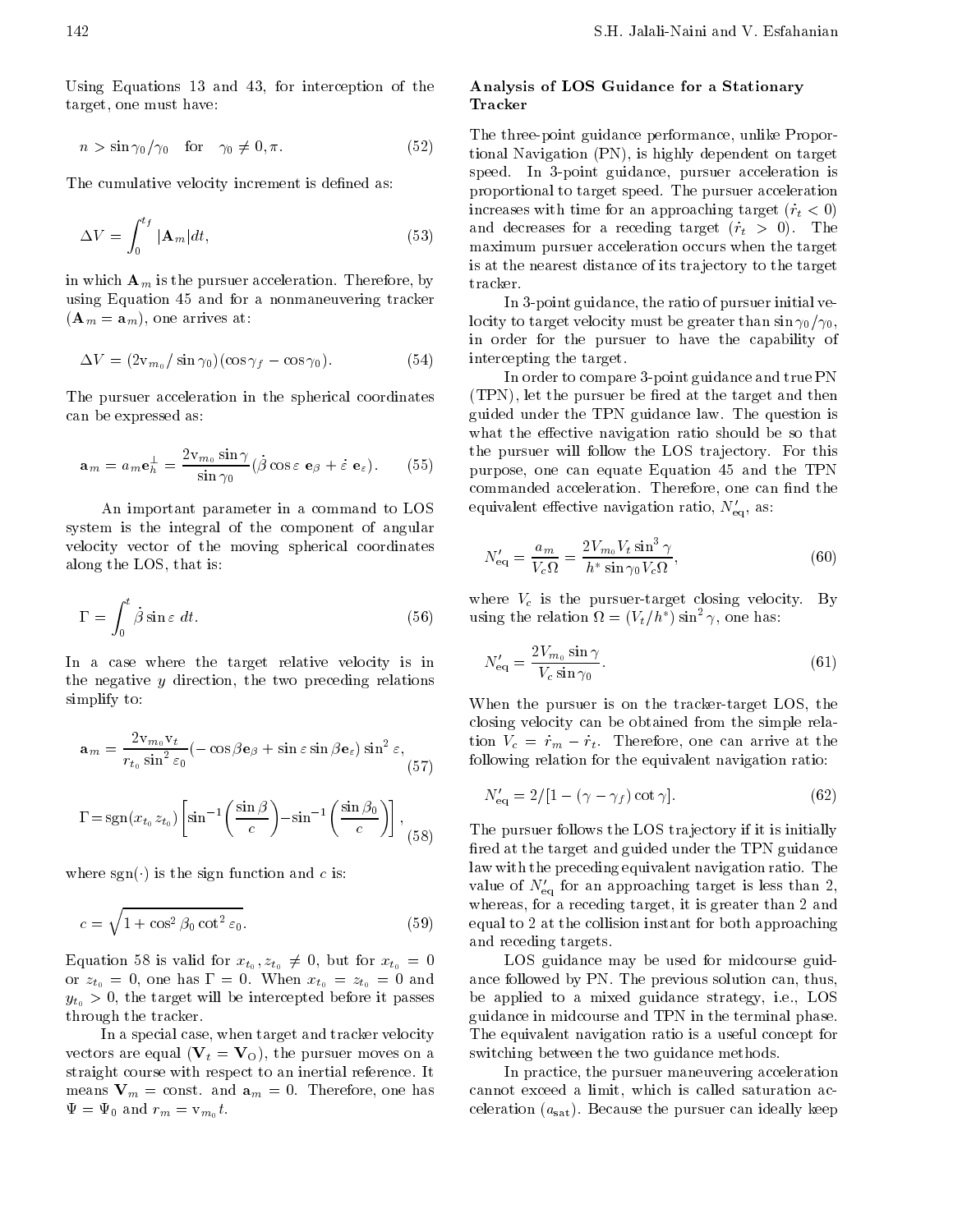itself on the LOS without any error, one must have  $a_m \leq a_{\text{sat}}$  or:

$$
r_{t_0} \ge \frac{2V_{m_0}V_t}{a_{\text{sat}}} \begin{cases} \sin \gamma_0 & \gamma_0 \le \frac{\pi}{2} \\ 1/\sin^2 \gamma_0 & \gamma_0 > \frac{\pi}{2}, \gamma_f < \frac{\pi}{2} \\ \frac{\sin^3(\gamma_0 - \frac{1}{n}\sin \gamma_0)}{\sin^2 \gamma_0} & \gamma_0 > \frac{\pi}{2}, \gamma_f \ge \frac{\pi}{2} \end{cases}
$$
(63)

Consider a case where the target velocity is in the negative y axis  $(\sin \gamma = \sqrt{1 - \cos^2 \varepsilon \sin^2 \beta})$ . Figure 2 presents the loci of target initial positions in which a pursuer can keep itself on the LOS until interception MANEUVERING TARGET occurs due to the acceleration limit. The region shown in the figure is produced by rotating the 2-D area in yz plane around the y axis using  $a_{\text{sat}} = 30$  g and the pursuer initial velocity and the target velocity are  $400$  and  $200$  m/s, respectively. Because of the symmetry of this region, with respect to  $yz$  plane, only for a state of the state  $\mathbf{r}$  , and the state of the state of the state of the state  $\mathbf{r}$ 

## Analysis of LOS Guidance for Stationary Targets

consider the target to be stationary  $\mathcal{N}$  ,  $\mathcal{N}$  , and the stationary yields  $v_t = -V_O$ . Therefore, the relations in the previous section can be simplified as:

$$
V_m \sin \Psi = \left(1 - \frac{r_m}{r_t}\right) V_O \sin \gamma, \tag{64a}
$$

$$
V_m \cos \Psi = \dot{r}_m - V_O \cos \gamma. \tag{64b}
$$

Dividing Equation 64b by Equation 64a results in:

$$
\cot \Psi = \frac{n}{\sin \gamma_0 - n(\gamma_0 - \gamma)} - \cot \gamma,\tag{65}
$$

where  $n = v_{m_0}/V_O$ . Suppose that a helicopter has a constant velocity and moves at a constant altitude



 $\bf r$  igure  $\bf z$ . The region in which the pursuer can keep itself on the LOS due to the acceleration limit (Equation  $63$ ) (all the units are in meters).

 $\gamma$  versus  $\gamma$  is shown in Figure 3 for two cases  $\gamma$ of 500 m. When its distance from a surface target is 5000 m, it fires a missile at the target. The missile initial velocity, with respect to the helicopter, is 150 m/s. For the 2-D engagement, one has  $h^* = 500$  m. The angle between the missile velocity and the LOS m s -Case and 

m s -Case respectively As can be seen, the final value of  $\Psi$  becomes zero.

# SOLUTION FOR A SPECIAL CASE OF

Consider a special case where a constant-speed maneuvering target moves on the surface of a sphere with radius  $\rho$  and origin fixed at the stationary target tracker. Therefore, one has  $r_t = \rho, \Omega = v_t/\rho$  and  $\mathbf{a}_t = -\rho \mathbf{v} t^{\text{-}} \mathbf{e}_r + a_t^{\text{-}} \mathbf{e}_h$ , in which  $a_t^{\text{-}}$  depends on the target motion. Also,  $\eta = \cot^{-1}(-\rho \nu^2/a_t^2)$  is defined as the angle between the target acceleration and the LOS

One may express the pursuer velocity in terms of  ${\bf e}_r$  and  ${\bf V}_t$ , as follows:

$$
\mathbf{V}_m = \dot{r}_m \mathbf{e}_r + (r_m/r_{t_0}) \mathbf{V}_t. \tag{66}
$$

As can be seen, the vectors  $e_r$ ,  $V_t$ , and  $V_m$  are coplanar, although the engagement is not planar.

 $\sim$  2 corrections are the simple associated as  $\sim$  1.1 corrections as  $\sim$  1.1 corrections as  $\sim$  1.1 corrections and  $\sim$  1.1 corrections are the simple states of  $\sim$  1.1 corrections and  $\sim$  1.1 corrections are the The pursuer acceleration in Equation 34 can be

$$
\mathbf{a}_m = (\ddot{r}_m - r_m \Omega^2) \mathbf{e}_r + 2 \dot{r}_m \Omega \mathbf{e}_h^{\perp} + (r_m/\rho) a_t^h \mathbf{e}_h.
$$
\n(67)

 $\alpha$  acceleration has a component in the direction of  $\mathbf{e}_h$ . For Equation 67 implies that the pursuer acceleration is not in the plane containing -er Vt Vm The pursuer this maneuvering target, simple but useful analytical solutions are available for the two following cases

> 1. The pursuer acceleration being equal to the required acceleration



**Figure 3.** The pursuer velocity-to-beam angle versus  $\gamma$ .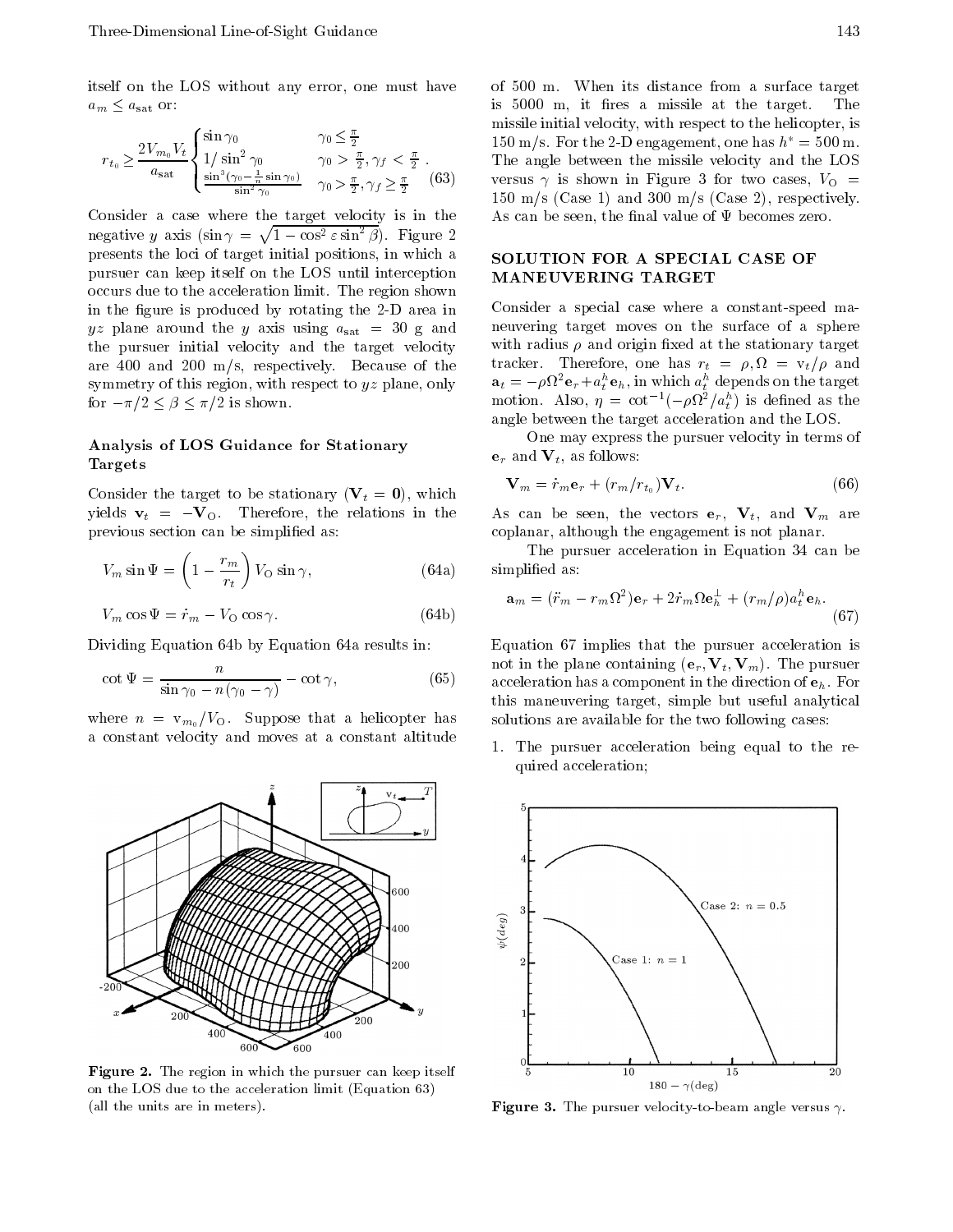## 2. A constant-speed pursuer.

When a target circles around the target tracker with a constant radius at a constant altitude, which is a special case of moving on the surface of a sphere, one  $\max \varepsilon = \varepsilon_0, \rho = \rho_0$  and  $a_t^* = \rho_1 t^*$  tan  $\varepsilon_0$  for  $\rho_0 > 0$ . This case was studied for a constant-speed pursuer in [5] and with the assumption that the pursuer acceleration is equal to the required acceleration in the required acceleration in the required acceleration in the required acceleration in the required acceleration in the required acceleration in the required acceleration in the requir

## Case 1: Pursuer Acceleration is Equal to the Required Acceleration

Consider the pursuer is initially fired at the target from the tracker and then maneuvers according to Equations  $27$ , in order to remain on the tracker-target LOS. With the assumption that the pursuer acceleration is equal to the required acceleration, Equation 11a reduces to  $\ddot{r}_m - r_m \Omega^2 = 0$ . Therefore, one can derive the following solutions as

$$
r_m = (V_{m_0}/\Omega)\sinh(\Omega t),\tag{68}
$$

$$
V_m = V_{m_0} \sqrt{\cosh(2\Omega t)},\tag{69}
$$

$$
\tan \Psi = \tanh(\Omega t). \tag{70}
$$

The pursuer acceleration is also obtained as

$$
a_m = V_{m_0} \Omega \sqrt{4 + (4 + \tan^2 \eta) \sinh^2(\Omega t)}.
$$
 (71)

The pursuer and target positions are equal at the collision instant, therefore,

$$
\sinh(\Omega t_f) = 1/n. \tag{72}
$$

In this case, one must have  $n > 0$  for intercepting the target. The final values for the pursuer velocity, acceleration and velocity-to-beam angle can then be found as

$$
V_{m_f} = V_{m_0} \sqrt{1 + (2/n^2)},\tag{73}
$$

$$
a_{m_f}/a_{t_f} = \sqrt{1 + (4n^2 + 3)\cos^2 \eta_f},\tag{74}
$$

$$
\tan\Psi_f = 1/\sqrt{n^2 + 1}.\tag{75}
$$

#### Case 2: Constant-Speed Pursuer

Consider that the pursuer, with a constant speed, is initially fired at the target from the target tracker and then maneuvers according to Equations 27. Note, for this case,  $a_m^r \neq 0$ . In other words, the pursuer acceleration is in the direction normal to its velocity vector and the component of the pursuer acceleration normal to the LOS must be equal to the required and solution  $\mathcal{L}$  the solution of real behavior of real behavior of real behavior of real behavior of  $\mathcal{L}$ 

by rearrangement and integrating the relation  $\dot{r}_m^2$  +  $r_m v = v_m$ , with respect to time, that is:

$$
r_m = (V_m/\Omega)\sin(\Omega t). \tag{76}
$$

to-beam angle can be found as: Comparing Equations 42b and 76, the pursuer velocity-

$$
\Psi = \Omega t. \tag{77}
$$

The pursuer acceleration is also obtained as

$$
a_m = V_m \Omega \sqrt{4 + \tan^2 \eta \sin^2(\Omega t)}.
$$
 (78)

The intercept time is then calculated by

$$
\sin(\Omega t_f) = 1/n. \tag{79}
$$

acceleration and velocity to cannot can also be also beam and also beam also beam also beam also be The preceding relation implies that the intercept con dition is  $n > 1$ . The final values for the pursuer obtained as

$$
a_{m_f}/a_{t_f} = \sqrt{1 + (4n^2 - 1)\cos^2 \eta_f},\tag{80}
$$

$$
\Psi_f = \sin^{-1}(1/n). \tag{81}
$$

 $\eta = \pi - \varepsilon_0$  for  $\beta_0 > 0$ . When a target circles around the stationary tracker,

#### CONCLUSIONS

 $\sim$  The  $\sigma$  D equations of LOS guidance with a moving  $t_{\text{obs}}$  the pursuer is always on the line between the target  $\sim$  solution can be used in both surface-to-air and aircharacteristics such as total  $\Omega$  . The cumulative cumulative cumulative cumulative cumulative cumulative cumulative cumulative cumulative cumulative cumulative cumulative cumulative cumulative cumulative cumulative cumu tracker are presented for maneuvering targets. Then, the closed-form solution of the 3-D LOS trajectory of a pursuer for a moving tracker and nonmaneuvering targets is derived with the assumption that the total pursuer acceleration is equal to the required accelera tion in the direction normal to the LOS. In this study, tracker and the target without any error The present to-surface applications. In addition, some significant velocity increment, initial conditions for interception and the effects of acceleration limit, are obtained and discussed. The equivalent effective navigation ratio for the LOS guidance is also derived for comparison with TPN guidance law. Finally, the solutions for a special case of a maneuvering target, in which its tra jectory is on the surface of a sphere with origin at its tracker, are presented for the two cases with different assumptions, namely, a constant-speed pursuer and the pursuer acceleration to be equal to the required acceleration